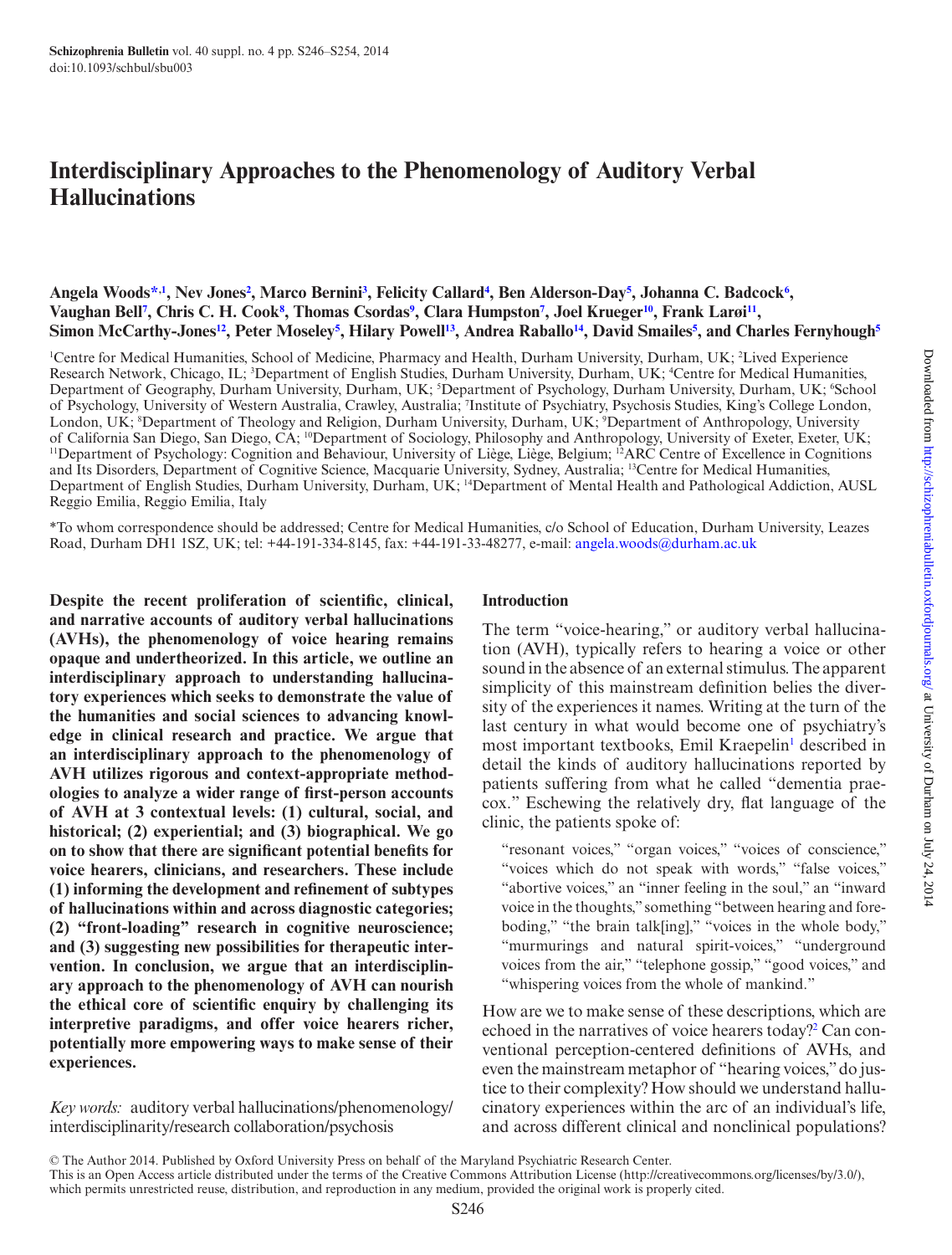With the etiology and underlying mechanisms of AVHs a matter of ongoing research and debate, experience itself remains an important area of investigation.[3](#page-6-2)[,4](#page-6-3)

Given that AVHs are privy and particular to the individual, no research can avoid making decisions about the kinds of data and analytical tools that are to be considered sufficiently robust when it comes to investigating these most complex of scientific objects. In cognitive science, psychology, and psychiatry, empirical studies of AVH phenomenology typically utilize standardized scales in order to assess particular aspects of experience within a given population.[3,](#page-6-2)[5–8](#page-6-4) However, while the validity, reproducibility, reliability, and foci of particular scales and measures are central to their scientific and clinical evaluation,<sup>[9](#page-6-5)</sup> hallucinations research can arguably benefit from more sustained engagement with the philosophical, epistemological, and theoretical issues underpinning such investigations.

One of the greatest contributions that might be made by the humanities and social sciences to the study of AVHs is in offering methods through which to conceptualize, delimit, identify, elicit, and analyze the so-called "subjective" data that form such a central component of this research. Whether or not it is addressed explicitly, all research inevitably has to negotiate what voice-hearing experiences denote, how they can be extracted from or identified in the fabric of an individual's life, how they change over time, and if and how an AVH or voice is differentiated from other "normal" and "anomalous" forms of inner experience. Other important questions include: to what extent does representing and reporting AVHs particularly in light of different cultural frameworks and available terms and constructs—impact upon the nature of that experience? And how might the relationship between the person experiencing the AVH and the person researching it be best conceptualized (not least in situations in which that person is the one and the same)? There are rich bodies of literature located in and across phenomenological psychiatry, anthropology, sociology, theology and religious studies, literary studies, history, medical humanities, and "mad studies"/service user led research that have much to offer vis-à-vis these questions. This literature can open up a variety of frameworks, methods, and analytical tools through which psychiatric researchers might reconsider what it is that they study when they study AVHs, and how they might go about acquiring and analyzing that data.

Recognizing that psychiatry has a long history of engagement with other disciplinary perspectives, the first sections of this article outline the purpose and value of an interdisciplinary approach to the phenomenology of AVH. Following Aboelela et al,<sup>10</sup> we understand interdisciplinary research to involve collaboration between researchers from different disciplines "that links or integrates theoretical frameworks from those disciplines, uses study design and methodology that is not limited to any one field, and requires the use of perspectives and skills of the involved disciplines throughout multiple phases of the research process." Durham University's "Hearing the Voice" project is an example of an interdisciplinary approach to the study of AVH. With respect to phenomenology, such an approach would utilize rigorous and context-appropriate methodologies to analyze a wide range of first-person accounts of AVH at 3 contextual levels: (1) cultural, social, and historical; (2) experiential (in relationship to changes in the structure of experience); and (3) biographical (in relationship to the arc of an individual's life). In the final sections we suggest 3 potential benefits for voice hearers, clinicians, and researchers: (1) informing the development and refinement of subtypes of hallucinations within and across diagnostic categories; (2) "front-loading" research in cognitive neuroscience; and (3) suggesting new possibilities for therapeutic intervention. Our focus is not on the wider contribution of the humanities and social sciences to the study of mental (ill) health and clinical practice; more narrowly, we seek to show how work in the humanities and social sciences can help us better understand the experience of hearing voices.

#### **Three Strengths of an Interdisciplinary Approach**

#### *AVHs in Cultural, Social, and Historical Context*

Has hearing voices always been part of human experience? The fact that "hallucination" itself is a recent $11$  and contested<sup>12</sup> term raises the question of whether experiences so named have been the same across time, place, and culture. Anthropological studies of psychosis and schizophrenia have challenged the view that culture is of minor relevance to understanding  $AVH$ ,  $^{13-16}$  showing that "local theory of mind—the features of perception, intention, and inference that the community treats as important—and local practices of mental cultivation will affect both the kinds of unusual sensory experiences that individuals report and the frequency of those experiences."[17](#page-7-0) If the complexity of the relationship between culture and hallucinatory experience is to be adequately theorized and empirically investigated, researchers must make use of tools and disciplinary approaches which do not simply reduce "culture" to a one-dimensional variable (for which country of residence frequently functions as a proxy). Instead, as cultural psychiatrists and others $18,19$  $18,19$  have argued, ethnographic and qualitative approaches have a vital role to play in investigating the ways in which communities interpret, legitimize, support, and even produce different voice-hearing experiences.

Recognizing that mainstream biological psychiatry constitutes one such (albeit powerful) community can bring medical understandings of hallucination into dialog with other explanatory frameworks. Religious and spiritual accounts of voice hearing—which take seriously the meaning of voices and their origin in a realm beyond empirical study call into question distinctions between "pathological" and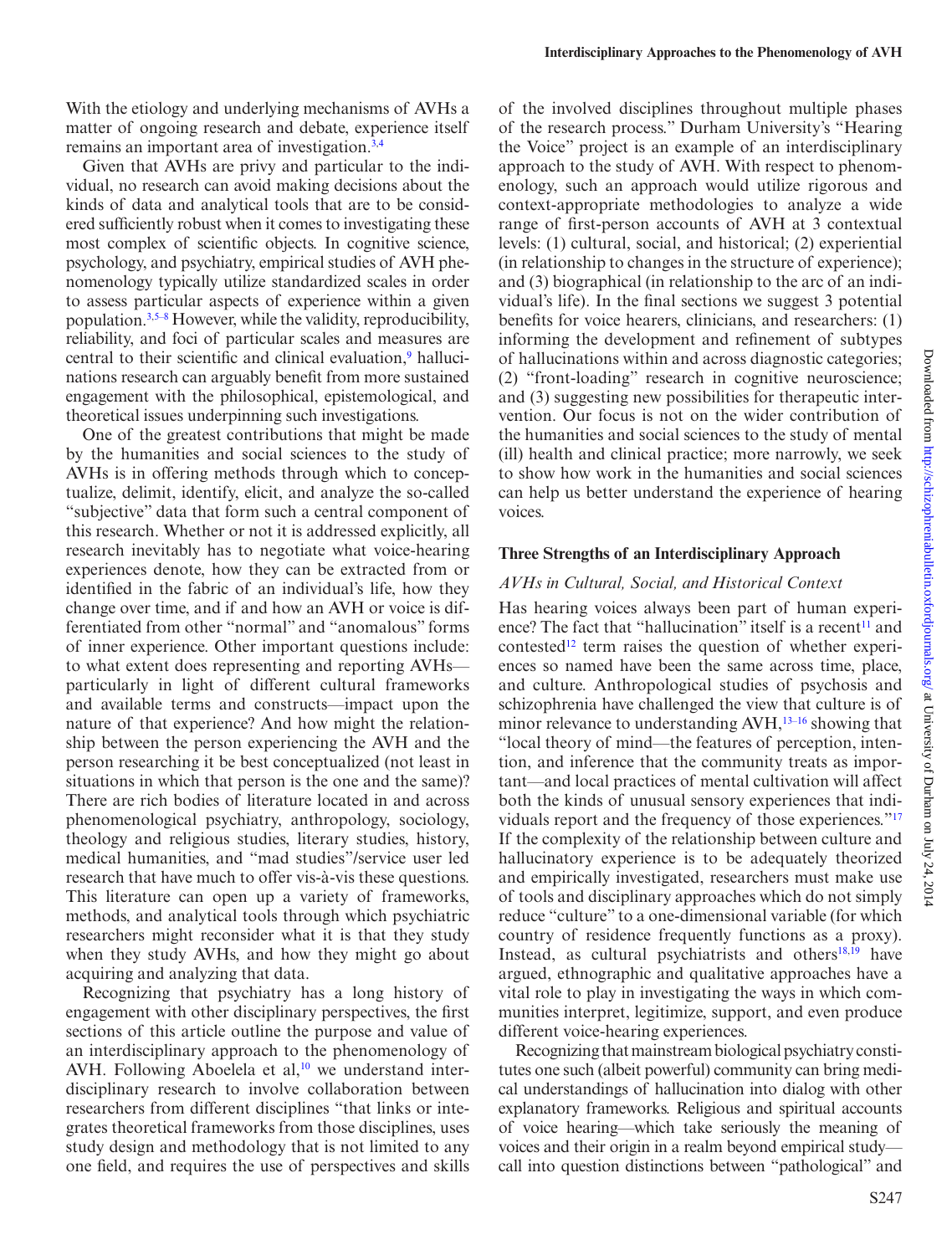other kinds of AVH. For example, recent anthropological studies of Pentecostal and charismatic Christian groups have found that members of these communities not infrequently report hearing the voice of God out loud and in external space, in ways they find spiritually encouraging and which are not associated with evidence of mental illness. $20,21$  $20,21$ Data collected through narrative and semistructured interviews, quantitative hallucination and absorption scales, ethnographic observation, and the study of theological and religious traditions, are here used to build an in-depth picture of voice-hearing experiences regarded as acceptable and even desirable within these Christian communities. As well as their intrinsic value (in contributing to our collective knowledge about the complexities of human experience), studies such as these also have instrumental value in clinical and research contexts (eg, in informing future taxonomies of AVH, as discussed below).

Of course, complex, multidimensional accounts of voice hearing are not confined to the present, so an interdisciplinary approach to the phenomenology of AVH must recognize its own historical specificity by taking into account the dis/continuities between contemporary accounts of voice hearing and those reported in earlier historical periods. Hearing the voice of God in the Judeo-Christian tradition again provides a useful case study. For the theologian studying scripture, as for the historian working with medieval Miracula, investigating the voices and visions of the past requires an understanding of the languages, practices, and beliefs which are reflected in and constituted by particular social, cultural, and political environments, as well as embedded in particular linguistic conventions. The voices heard by religious figures such as Ezekiel and Joan of Arc have been attributed to mental disorder by commentators, often in ways which reflect ignorance of the historical and textual worlds from which they speak to us. $^{22}$  Given that scholarly engagement with the past is mediated primarily through textual forms, the act and status of writing becomes inextricable from the question of experience. Medieval mystic Margery Kempe's experience of hearing voices was recorded by an amanuensis, which means that her "first-person account" might say as much about the process of transcription as about "experience" itself. Reading historical texts involves not only translation but interpretation: asking questions about why a text was written, how it was produced, the context of dissemination, its "social logic," and even the reasons for its survival. $23$  The expert analysis of these texts provides insight into a wider realm of hallucinatory experiences as well as the sophisticated schemas for differentiating voice hearing that existed prior to its medicalization. From 16th century Spanish Carmelites such as St John of the  $Cross<sup>24</sup>$  $Cross<sup>24</sup>$  $Cross<sup>24</sup>$  to contemporary charismatic Chicagoans,<sup>21</sup> theologians, anthropologists, and historians have shown that the need to exercise discrimination in relation to voices—both literal and metaphorical continues to be important to Christians, as to others,

in the present day. Multiplying the frameworks through which voice-hearing experiences can be identified and interpreted, interdisciplinary approaches can offer new perspectives on the shared and nonshared features of these heterogeneous experiences, and so avoid circular arguments about what are to be counted as "pathological" and "non-pathological" voices.

#### *AVHs and the Structure of Experience*

Phenomenology (literally, "the science of appearances") is a philosophical movement which seeks to reflect upon the basic structures of experience—ie, experience from the first-person perspective of the subject—and to understand how these basic structures give our experi-ence of the world and ourselves its formal coherence.<sup>[25](#page-7-8)</sup> For phenomenologists, this first-person emphasis entails a consideration of topics such as intentionality, selfawareness, temporality, embodiment, spatiality, agency, and intersubjectivity. Phenomenology has enjoyed a fruitful interaction with psychiatry and psychopathology for over a century, with phenomenological psychiatrists and psychologists (among them Jaspers, Minkowski, Blankenburg, Fuchs, Sass, Parnas, and Stanghellini) as well as nonclinical philosophers (including Gallagher, Zahavi, and Ratcliffe) making pioneering contributions to the analysis and theorization of psychosis. $26-32$ 

Following Husserl, there are generally thought to be 3 phases at the heart of phenomenological methodology: an initial bracketing of taken-for-granted assumptions or judgments about the cause, normality, or reality of what is experienced (including diagnostic or etiological considerations), which enables the investigator to focus on the character of the experience itself; discerning the prototypical features of the experience, its essence, or eidos, and generating descriptions that account for these features; finally, assessing the adequacy and fit of these descriptions and, when necessary, subjecting them to further elaboration and refinement. In a clinical context, a central part of this process involves focusing on the character and meaning of the person's experience from their perspective, and continually submitting resultant descriptions to intersubjective scrutiny. Phenomenologists thus seek to analyze the specific structure of subtle qualitative changes in perceptual, proprioceptive, and intersubjective experience that might underlie psychopathological phenomena.<sup>[32](#page-7-10)</sup>

Despite empirical findings corroborating a continuity in the severity of AVHs among clinical and nonclinical subjects<sup>33</sup> studies have not yet addressed whether there is a corre-sponding continuum of phenomenology.<sup>34[,35](#page-7-13)</sup> Philosophical phenomenology (PP) is a methodology well suited to the investigation of subtle but potentially highly significant differences between the voice-hearing experiences of clinical and nonclinical individuals,<sup>7</sup> and between different diagnostic groups including severe anxiety, military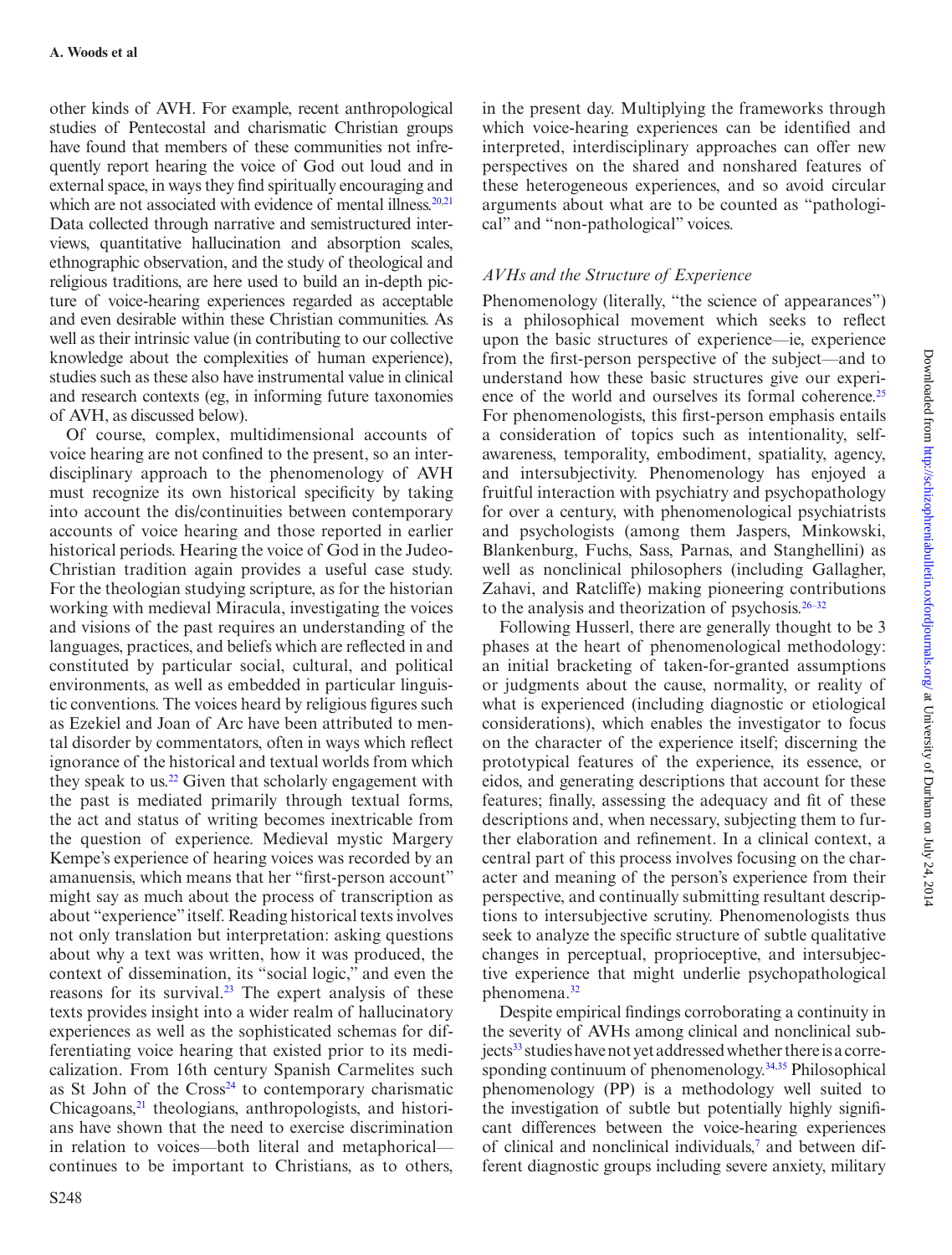posttraumatic stress disorder, depression, and schizophrenia spectrum disorders.<sup>36</sup> The auditory quality of voices is a case in point. Although descriptive psychopathologists have long recognized the nonauditory thought-like quality of many otherwise "psychotic" voices,<sup>37</sup> contemporary measures and clinical interviews generally assume that self-reported voices are both literally auditory and identifiable in terms of auditory characteristics. Bracketing this assumption and analyzing the variety of ways in which voices are "heard" (as reported so clearly by Kraepelin's patients quoted above) could illuminate differences which in turn have the potential to revise existing empirical measures. PP is also especially well placed to address hallucinatory complexities which are less frequently analyzed, such as the boundaries between externalized or externally located "thoughts" and literally "auditory" hallucinations, and the relationship between auditory and/or verbal aspects of hallucinations and their tactile, visual, affective, nonverbal, and/or somatic aspects.<sup>38</sup> Should voice hearing be approached as a unitary, static, crystallized phenomenon, or as dynamic and subject to change over time[?39](#page-7-17) Do AVHs sometimes or always occur against the backdrop of a more encompassing transformation in one's sense of reality? Through the rigorous analysis of individuals' selfreports PP can identify fine-tuned structural differences and variances in how AVHs are experienced in relation to a person's being in the world. $40-42$ 

### *AVHs in Biographical Context*

The narrative and biographical context(s) in which AVHs develop and are sustained have served as a key point of departure for many clinical and psychotherapeutic approaches to voices and psychosis, including psychoanalytic/psychodynamic therapies, existential and narrative therapies, trauma-informed care, and techniques developed within the international Hearing Voices Movement.<sup>43–48</sup> Across these approaches, life events and internal struggles are viewed not only as significant causal contributors to the onset of AVHs, but also as major influences on their content, phenomenological form and structure, and degree of associated distress or disability[.44,](#page-7-20)[49](#page-7-21)[,50](#page-7-22) At the same time, and often in close proximity to these therapeutic approaches to voices, social scientists and humanities scholars have developed diverse models through which to understand and analyze the overarching concepts of "narrative" and "biography" and to consider what exactly constitutes the "context" of a life. While longitudinal psychiatric research typically makes some attempt to contextualize changes in symptomatol-ogy or functional disability,<sup>[51](#page-7-23),[52](#page-7-24)</sup> narrative biographical interviewing techniques might instead attempt to explore the subjective impact of factors identified as important by the participant in light of their own personal history[.53](#page-7-25) Narratological theories, finally, can highlight the importance of everyday storytelling in the processing and communication of life events and experiences, and the limitations imposed when opportunities to tell certain kinds of stories are constricted by cultural norms or sociopolitical factors.<sup>54</sup> In the context of psychosis, a breakdown in the ability to tell integrated stories about the self has been implicated in the genesis of psychopathology<sup>55</sup> and cultivated storytelling therefore underpins innovative work in narrative therapy.[56](#page-8-0),[57](#page-8-1)

We emphasize that such methods extend beyond more familiar qualitative mental health research techniques such as thematic analysis<sup>58</sup> or brief Interpretative Phenomenological Analysis.<sup>59</sup> More critical and in-depth analytic methodologies seek to move past cross-sectional themes and categories and devise new ways to understand how conceptual frameworks, available cultural scripts, and biographical and embodied experiences might help structure and constrain both the subjective experience and communicated phenomenological form of AVHs.<sup>[60](#page-8-4)</sup> Much available qualitative mental health research remains committed to—and arguably constrained by the categories and empirical methods currently dominant in mainstream schizophrenia research; we want to emphasize here, instead, the benefits of analytic frameworks that attempt to understand how language, narrative and embodied experience can both structure experience over time and provide potential tools for healing.

Complementing approaches from phenomenological psychiatry, sophisticated narrative and biographical approaches focus on the ways in which individuals negotiate their experiences of perceptual, affective, cognitive, and/or interpersonal change within specific social and cultural contexts. In addition, they help draw attention to the divergent and heterogeneous longitudinal trajectories of individuals with AVHs, including full recovery, periods of remission, deterioration, or more complex and varied changes in the nature, content, and valence of symptoms over time. Notably, much creative research and writing on narrative has been conducted by service users/those with lived experience,<sup>61</sup> who have offered different accounts of what recovery might mean $62,63$  and whose work thereby demands that we attend more carefully to some of the standard categories (eg, "chronicity") that are commonly used, often as shorthands, in psychiatric research on AVHs. Working collaboratively to refine these categories is an important task for future researchers. Narrative and biographical approaches may also help to link work in socioenvironmental epidemiology, clinical phenomenology and outcomes, for instance by suggesting or ruling out potential confounds or third variables, and connecting neurodevelopmental and epigenetic changes with subjective experience.

### **Benefits to Clinical Research and Practice**

#### *Informing Development and Refinement of Subtypes*

One potential benefit of the approach advocated here is the development of a more accurate and nuanced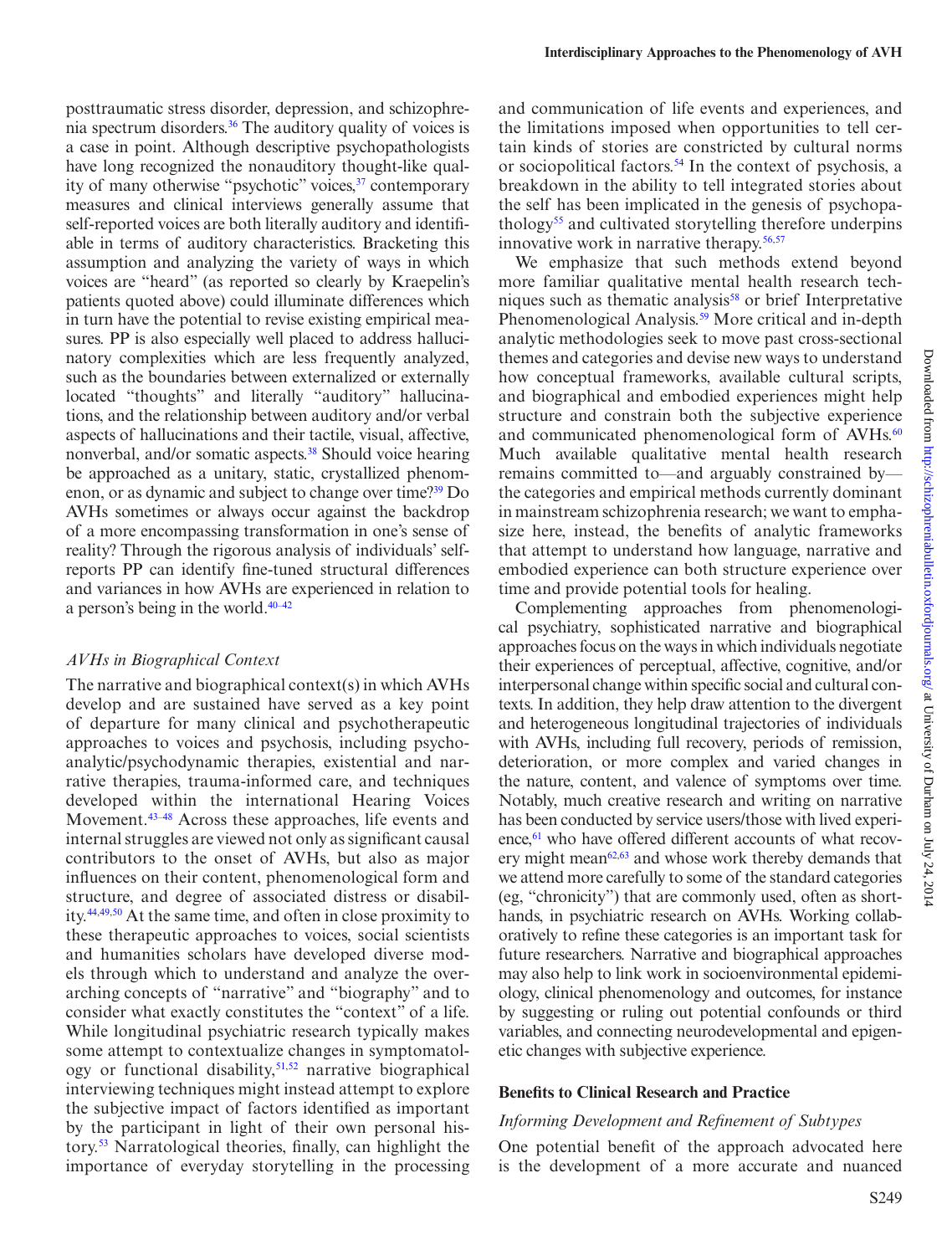phenomenological portrait of AVHs and the foregrounding of the radical phenomenological heterogeneity of the experience. Delineating new facets of AVHs challenges contemporary neurocognitive models of AVHs to account for the phenomena as they are, and not merely idealized, simplified, or partial versions of the experience.<sup>64</sup>

As we have argued, historical texts can constitute a valuable alternative "lens" through which to identify overlooked phenomenological aspects of voice hearing.<sup>[65](#page-8-9)</sup> For example, in his detailed taxonomy of hallucinations,<sup>[24](#page-7-7)</sup> St John of the Cross stressed the density of meaning of some voice-hearing experiences (instances in which voices may be experienced as communicating much more than simply what the words say).<sup>[65](#page-8-9)</sup> This resonates with and could inform the development of contemporary models of inner speech<sup>66</sup> (especially those proposing a specific condensed variety which loses most of the acoustic and structural qualities of external speech and approaches the state of "thinking in pure meanings" described by Vygotsky[67\)](#page-8-11). Contemporary concretization of the term "hearing voices" has also led to the neglect of experience of "soundless voices" reported by St John of the Cross and across the centuries, including in the work of pioneer-ing psychiatrists Bleuler,<sup>68</sup> Kraepelin,<sup>[1](#page-6-0)</sup> and Jaspers.<sup>26</sup> Such overlooked experiences are likely to offer important clues into the types of mentation that may form the raw material of AVHs, and remind us that the data of experience must be prioritized over existing theoretical accounts.<sup>[69](#page-8-13)</sup>

Finally, the rich and detailed phenomenological descriptions we have argued for here should also aid the extension of the contemporary approach of using cluster analytic techniques on the phenomenological proper-ties of AVHs to identify subtypes.<sup>[8,](#page-6-11)70</sup> This is particularly important, as identification of AVH subtypes offers the potential for tailored clinical interventions for specific subtypes of voice-hearing experiences.<sup>35,[36](#page-7-14)</sup>

## *"Front-loading" Cognitive-Neuroscientific Research*

Given the National Institute of Mental Health's shift to neuropsychiatric domains in place of categorical diagnoses or diagnostically specific symptoms, the exigency of addressing translational continuities and discontinuities between phenomenology and underlying biological change seems clear.<sup>[71](#page-8-15)</sup> Most experimental and correlational research continues to depend on self-report measures and tentative assumptions concerning the reliability of self-report. Neuroimaging studies, for instance, depend on self-report measures in order to categorize subjects experiencing or not experiencing AVHs, as well as on accurate "real-time" self-report within the scanner. More finely tuned phenomenological distinctions, including spatial location, loudness, and subjective reality, have proven important in understanding differential functional and structural alterations.<sup>72-74</sup> Conversely, unquestioned assumptions about AVH phenomenology can

Research on the relationship between "auditory false perceptions" and AVH is a case in point. One commonly used cognitive paradigm used to study AVHs is the "signal detection" task, in which participants are asked to indicate with a button press whether they heard a voice in a burst of white noise. Findings suggest that people who experience AVHs are more likely to report that they heard a voice when no voice was present. It has therefore been suggested that these "auditory false perceptions" are, to some extent, analogous to "true" voice-hearing experiences<sup>75</sup> (a finding supported by neuroimaging evidence suggesting similar brain activations during false alarm responses and AVHs).<sup>76</sup> However, the extent of this analogy remains unclear: what do people "experience" when they make a false alarm response? Although data suggest that voice hearers show a decisional bias toward responding "yes," it is also unclear what drives this bias eg, are false alarm responses accompanied by a feeling of non–self-generation and alien-ness, as some AVHs are?<sup>[77](#page-8-19)</sup> Would different kinds of AVHs, such as those described as "hypervigilance" hallucinations,[78](#page-8-20) be more analogous to false alarm responses?

Researchers must decide how best to make the link between the "phenomenon" of voice hearing and the specific aspects of brain, body, or behavior under investigation, and how the relevant aspects of experience should be identified and used within experimental contexts. Advocating an interdisciplinary approach, philosopher Shaun Gallagher has urged a "front-loaded phenomenology," whose guiding idea is to incorporate insights from phenomenological philosophy into experimental design.<sup>[79](#page-8-21)</sup> Philosophically informed phenomenological characterizations of AVH are notable for their richness and complexity; while selection from and even simplification of these accounts will be required in order to enable sufficient control over the many variables being studied, phe-nomenologically inspired studies of self-disturbances<sup>[80](#page-8-22)</sup> suggest this might be a fruitful direction for cognitive neuroscientific research into AVH.

## *Enhancing Therapeutic Practice*

Just as an interdisciplinary approach to the phenomenology of AVH can open up new ways of approaching taxonomies of voice hearing and the design of empirical studies, so too can the humanities, arts, and social sciences—in foregrounding the complexity, multidimensionality, and affective qualities of hallucinatory experiences—offer practical resources for individuals and clinicians seeking to understand and alleviate the distress which can accompany them. In this section we show how the narrative arts (cinema and literature), the tools of narrative and linguistic analysis, and approaches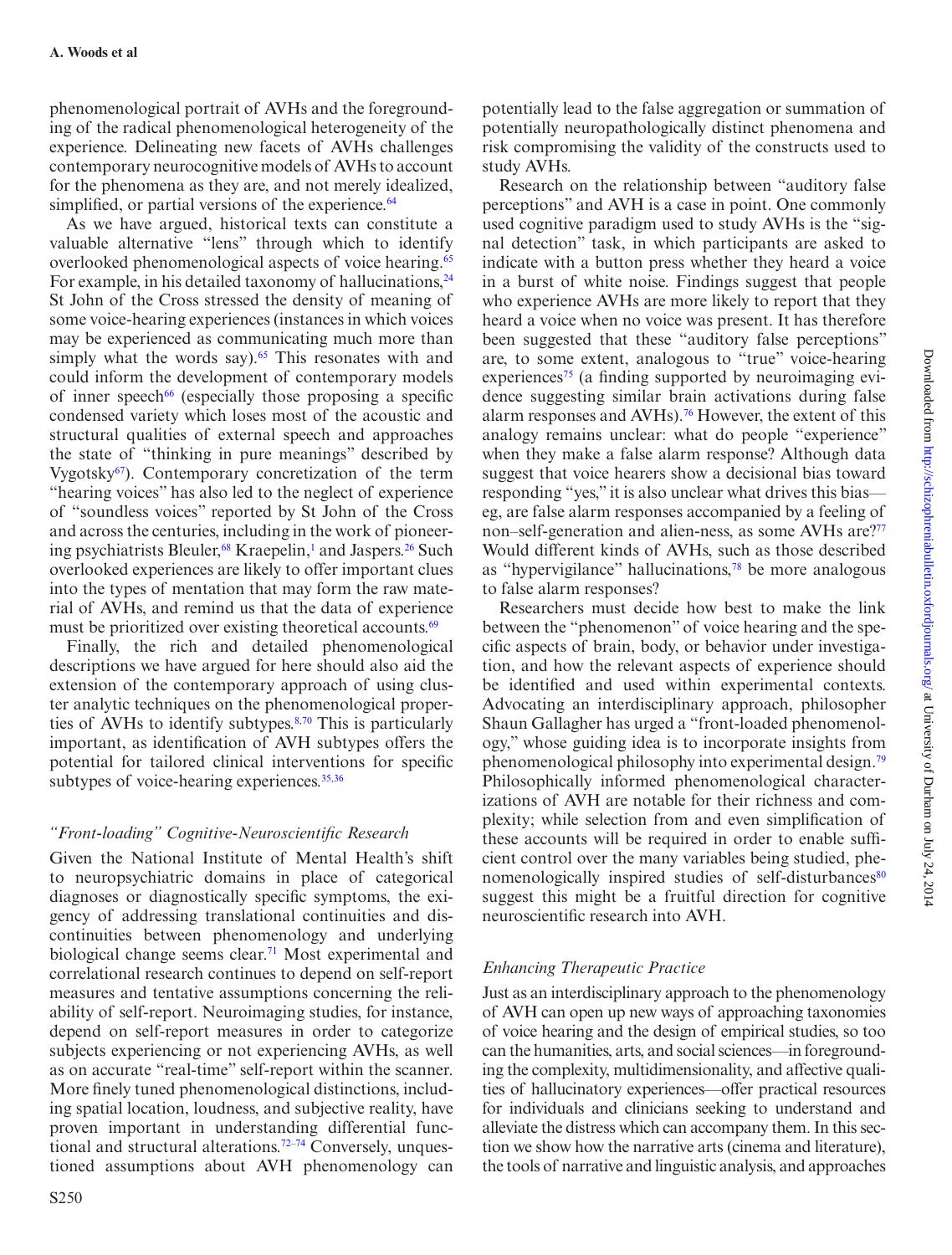which take seriously the spiritual significance of voices, can offer valuable resources in the therapeutic encounter.

Phenomenological psychiatrist Karl Jaspers<sup>26</sup> claimed that the process of developing a psychotic symptom could be subject to objective or causal explanation (erklären) but not an ability to empathically grasp the subjective experience and know what it is like (verstehen). While art has explored madness over millennia, the fact that the formation of psychotic symptoms is an extended process suggests that narrative arts are some of the best placed to help communicate the subjective experiences which Jaspers famously claimed were "ununderstandable." As a medium including both sensory and narrative aspects, cinema can comprehensively characterize complex psychological disturbances and help make them empathically available to the spectator[.81](#page-8-23) Masterpieces of cinema d'auteur (as directed by Bergman, Buñuel, and Cronenberg, eg) offer a "vision from within," capturing aspects of psychosis in all its existential and interpersonal impact. Enigmatic and sometimes impenetrable subjective experiences can be depicted on screen in several ways: either by observation where the viewer sees the behavior of someone experiencing AVHs; by insightful representation—where the viewer sees the world as the voice hearer does, in full knowledge that the experiences are not shared by others; by firstperson representation—where the viewer is not aware, at least at the time, that the experiences are not shared; or by analogy—where psychosis-like experiences are accurately represented but not identified as such in the story.<sup>[81](#page-8-23)</sup>

Literature provides another invaluable repertoire for studying the distinguishing features of AVHs and problematizing the alleged commonality of the experience. The techniques of narrative fiction enable the reader to experience a "transparency" in accessing multiple fictional minds.<sup>[82](#page-8-24)</sup> For example, through the fiction of Virginia Woolf,<sup>83</sup> Samuel Beckett,<sup>84</sup> and Hilary Mantel<sup>[85](#page-8-27)</sup> we can gain access to shifting perspectives on the content of hallucinatory experience; its evolution across time; and its embodied, interpersonal, and social dimensions. Immersion in a fictional world can also trigger in the reader a complex empathetic experience, allowing the reader to enact a simulative experience of the event.<sup>86</sup> The value of fiction here is underscored by the relative paucity of longitudinal studies of AVH and the difficulties faced by empirical researchers in accessing and measuring subtle changes within individuals' experiences.

Voices have the distinction of being symptoms which speak: ie, symptoms which often appear as language. Literary theory and in particular narratology can provide powerful, if underrecognized, tools with which to investigate self-reports of AVHs. First-person accounts are often shaped as narratives in which the voice is described as a speaking character (ie, personalized with name, intentions, temper). Complementing psychological studies of persons' relationship with their voices, $\frac{87}{2}$  a narratological analysis of such talkative acts can highlight structural commonalities or specific features such as the voice's narrative distance and point of view (speaking in first person, second person, third person, or a plural "we"); spatial and temporal indexing (here, there, this, that time, and so on); and the consonant or dissonant narration (in terms of content, timeline, ideology, information) the voice produces in relationship to the voice hearer. Furthermore, if the voice hearer as interpreter of her voices can also be considered as a reader, contemporary cognitive narratology can shed light on how—in this interpretive activity – she is able to construct a "continuing-consciousness frame["88](#page-8-30) for this voice or fill the gaps in the voice's narration. Analyses of linguistic style and word use<sup>89</sup> likewise can provide simple but powerful tools to assist voice hearers to track for themselves how they are thinking and communicating in their daily lives (eg, via emails and diaries) both with voices and with others. While these are important goals in their own right, the potential for literary and linguistic methods to fine-tune taxonomies of voice hearing and so feed into translational research also warrants further exploration.

Within the experience of those who are diagnosed as suffering from mental disorder, spiritual and religious themes arise frequently. Among a group of people diagnosed as suffering from schizophrenia, 60% reported that they found religion helpful in coping with their experience of hearing voices.<sup>90</sup> Psychiatrists are less likely to be religious than their patients, $91$  and so the potential for pathological interpretation of religious experience—thus denying its importance as a coping resource—is significant. In fact, first-hand accounts of voice hearing, from those of medieval mystics $92$  to contemporary users of mental health services $93,94$  suggest that people can and do distinguish between "spiritual" voices and voices which they themselves consider to be a manifestation of illness. Similarly, some professionals have suggested systematized criteria by which distinctions between spiritual and pathological voices can be made<sup>95</sup> whereas others have suggested that a range of unusual experiences—including divine or mystical voices and paranormal phenomena—might all in fact be a part of a realm of the "borderline" or "transliminal."<sup>96</sup>

Interdisciplinary approaches to phenomenology as outlined here can have practical benefits in helping to develop better patient-therapist relationships. It has been argued that, without a good patient-therapist relationship, the efficacy of cognitive behavioral therapy (CBT) is reduced, and that therapist empathy is important in fostering this relationship[.97](#page-8-39) This claim is supported by the reports of patients with a diagnosis of schizophrenia<sup>98</sup> and by data showing that patient ratings of therapist empathy are a predictor of therapeutic alliance in CBT for psychosis.<sup>99</sup> If the core feature of empathy is "the ability to understand the patient's situation, perspective and feelings"<sup>100</sup> it seems likely that interdisciplinary approaches to phenomenology would be helpful in communicating these features of a patient's world to clinicians who might otherwise struggle to empathize with hallucinatory experiences.<sup>[101](#page-8-43)</sup>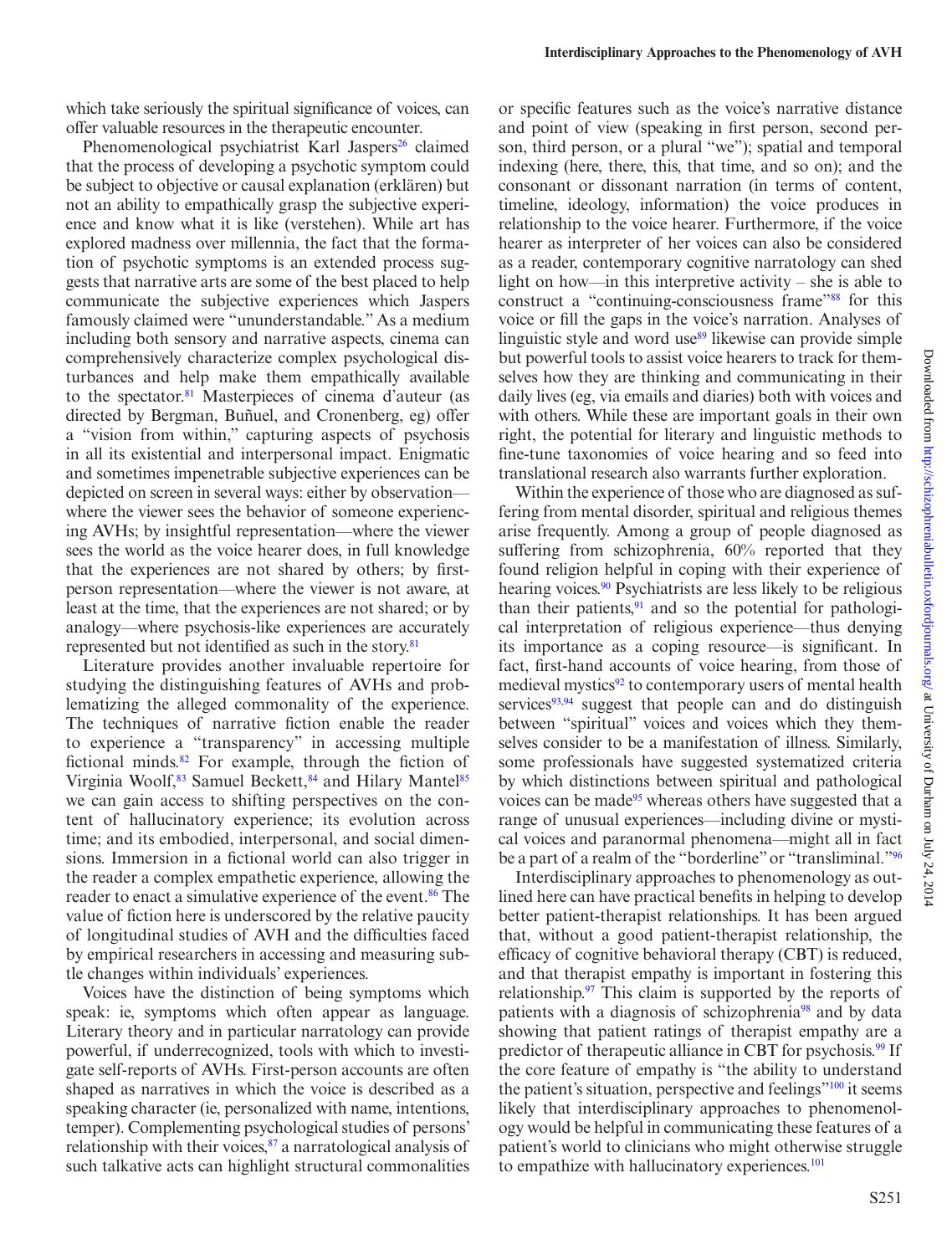# **Conclusion**

This article has argued for the value of an interdisciplinary approach to the phenomenology of AVH to complement, challenge, enrich, and extend mainstream hallucination research. AVHs do not exist except in context: the context of human consciousness, of an individual's life, and as made meaningful within the explanatory frameworks available in particular places and historical periods. While it can be extremely fruitful to take AVHs "aside" and examine them in isolation and from different disciplinary perspectives, we also must not forget that AVHs are part of the gestalt of the person. Empirical psychological and psychiatric accounts of AVH phenomenology can be enriched, we have argued, by an interdisciplinary approach which utilizes the robust methodologies of the humanities and social sciences to fully realize this contextual complexity, inextricable as it is from experience itself. This has significant potential benefits for the refinement of AVH subtypes, informing empirical work, and enhancing therapeutic practice.

Interdisciplinary approaches from the humanities and the social sciences demand that we all—no matter what our own expertise or topic of research—need to examine which sources, frameworks, and models we explicitly or implicitly foreground in the production, analysis, and dissemination of data relating to the experience of voice hearing. As well as offering new ways of working with and thinking through what the "subjective" might mean in research on AVH, these literatures raise difficult questions concerning which disciplines, which theoretical perspectives, and which kinds of expertise have most authority in determining how concepts are defined, how the category of "voice-hearing" is delineated from other experiences, and which questions are most pressing for researchers to answer. The challenges of interdisciplinary research are practical as well as philosophical. Work that endeavors to cross epistemic, disciplinary, discursive, and professional-cultural divides can be difficult and time consuming to produce, and harder still to disseminate. Yet multiperspectival approaches can nourish the ethical core of scientific enquiry by challenging prevailing interpretive paradigms and showing that these are, as with every paradigm, culturally and historically grounded.<sup>102</sup> They also offer rich possibilities for voice hearers in making sense of their experiences outside the relatively narrow frameworks of conventional psychiatric frameworks. As indicated in the [supplementary table](http://schizophreniabulletin.oxfordjournals.org/lookup/suppl/doi:10.1093/schbul/sbu003/-/DC1), the real challenge now is to work toward ways in which an interdisciplinary approach that foregrounds and values multiple forms of expertise—professional and experiential—can be fully integrated into mainstream psychiatric and hallucination research.

# **Supplementary Material**

Supplementary material is available at [http://](http://schizophreniabulletin.oxfordjournals.org/lookup/suppl/doi:10.1093/schbul/sbu003/-/DC1) [schizophreniabulletin.oxfordjournals.org](http://schizophreniabulletin.oxfordjournals.org/lookup/suppl/doi:10.1093/schbul/sbu003/-/DC1).

# **Funding**

Wellcome Trust Strategic Award (WT098455MA) to A.W., C.C., S.M.-J., and C.F.

# **Acknowledgments**

Parts of this article have been presented at the Durham meeting (see Waters F, Woods A, Fernyhough C. Report on the 2nd International Consortium on Hallucination Research [ICHR]: Evolving directions and top 10 "hot spots" in hallucination research. *Schizophr Bull*. 2014;40:24–27. doi:10.1093/schbul/sbt167). The authors have declared that there are no conflicts of interest in relation to the subject of this study.

### **References**

- <span id="page-6-0"></span>1. Kraepelin E. *Clinical Psychiatry*. Vol 7. New York: Scholars' Facsimiles & Reprints; 1981.
- <span id="page-6-1"></span>2. Romme M, Escher S, Dillon J, Corstens D, Morris M. *Living with Voices: Fifty Stories of Recovery*. Ross-on-Wye: PCCS Books; 2009.
- <span id="page-6-2"></span>3. Larøi F, Sommer IE, Blom JD, et al. The characteristic features of auditory verbal hallucinations in clinical and nonclinical groups: state-of-the-art overview and future directions. *Schizophr Bull*. 2012;38:724–733.
- <span id="page-6-3"></span>4. Waters F, Aleman A, Fernyhough C, Allen P. Report on the inaugural meeting of the International Consortium on Hallucination Research: a clinical and research update and 16 consensus-set goals for future research. *Schizophr Bull*. 2012;38:258–262.
- <span id="page-6-4"></span>5. Bell V, Raballo A, Larøi F. Assessment of hallucinations. In: Larøi F, Aleman A, eds. *Hallucinations: A Practical Guide to Treatment and Management*. Oxford: Oxford University Press; 2010.
- 6. Larøi F. How do auditory verbal hallucinations in patients differ from those in non-patients? *Front Hum Neurosci*. 2012;6:25.
- <span id="page-6-10"></span>7. McCarthy-Jones S, Krueger J, Larøi F, Broome M, Fernyhough C. Stop, look, listen: the need for philosophical phenomenological perspectives on auditory verbal hallucinations. *Front Hum Neurosci*. 2013;7:127.
- <span id="page-6-11"></span>8. McCarthy-Jones S, Trauer T, Mackinnon A, Sims E, Thomas N, Copolov DL. A new phenomenological survey of auditory hallucinations: evidence for subtypes and implications for theory and practice. *Schizophr Bull*. 2014;40:231–235.
- <span id="page-6-5"></span>9. ICHR. New Assessment Methods for Hallucinations Working Group. Durham, UK: 2nd International Consortium on Hallucination Research; September 2013.
- <span id="page-6-6"></span>10. Aboelela SW, Larson E, Bakken S, et al. Defining interdisciplinary research: conclusions from a critical review of the literature. *Health Serv Res*. 2007;42:329–346.
- <span id="page-6-7"></span>11. Berrios G, Marková IS. The construction of hallucination: history and epistemology. In: Blom JD, Sommer IEC, eds. *Hallucinations: Research and Practice*. London: Springer; 2011:55–71.
- <span id="page-6-8"></span>12. Romme M, Escher S. *Making Sense of Voices: A Guide for Mental Health Professionals Working with Voice-Hearers*. London: Mind Publications; 2000.
- <span id="page-6-9"></span>13. Jenkins JH, Barrett RJ. *Schizophrenia, Culture, and Subjectivity: The Edge of Experience*. Cambridge: Cambridge University Press; 2004.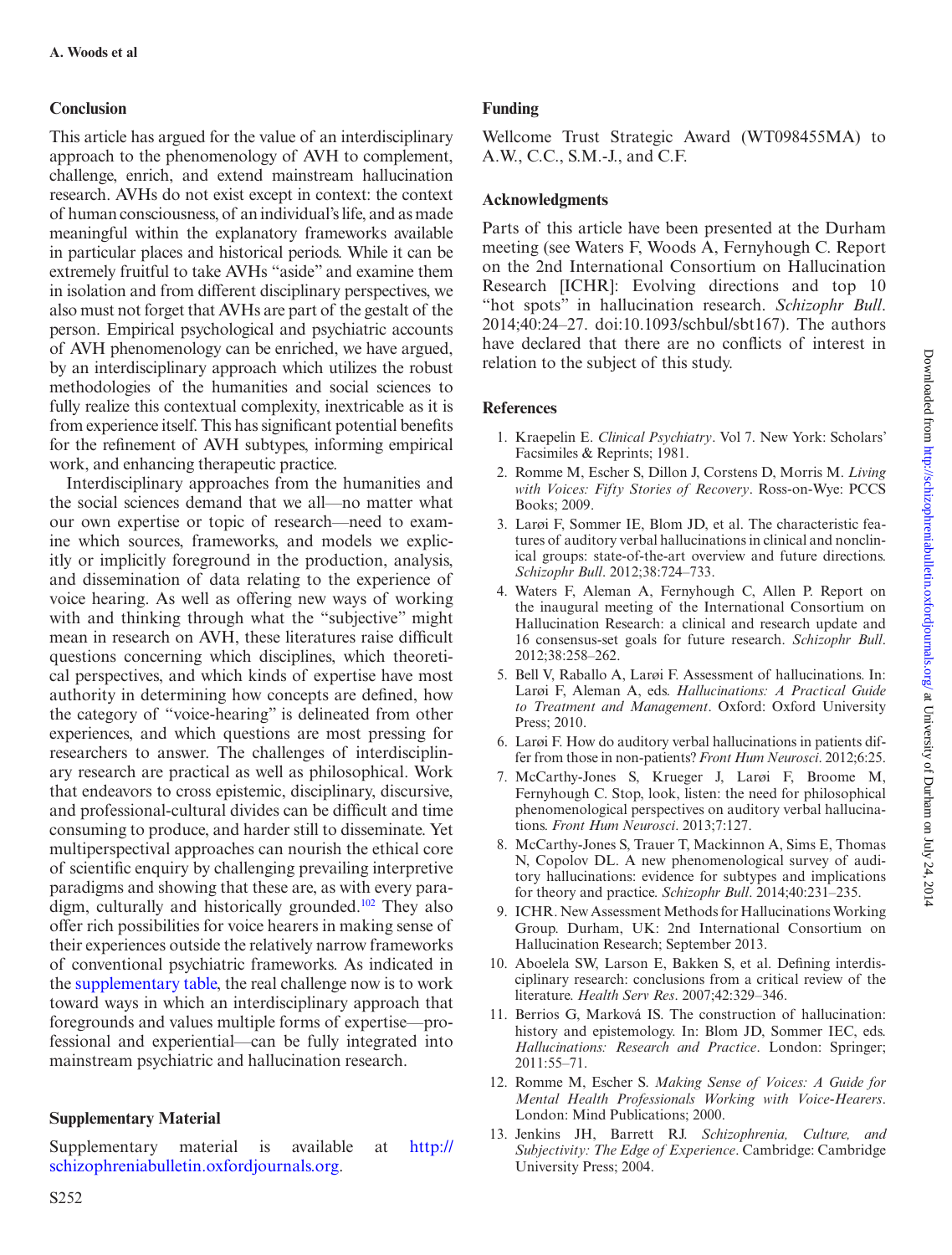- 14. Littlewood R, Dein S. Did Christianity lead to schizophrenia? Psychosis, psychology and self reference. *Transcult Psychiatry*. 2013;50:397–420.
- 15. Fabrega H Jr. On the significance of an anthropological approach to schizophrenia. *Psychiatry*. 1989;52:45–65.
- 16. Luhrmann T, Padmavati R. Hearing voices in San Mateo, Accra and Chenai. Culture, mind, and brain: emerging concepts, methods, applications; October 20, 2012; UCLA.
- <span id="page-7-0"></span>17. Luhrmann T. Hallucinations and sensory overrides. *Annu Rev Anthropol*. 2011;40:71–85.
- <span id="page-7-1"></span>18. Larøi F, Luhrmann TM, Bell V, et al. Culture and hallucinations: overview and future directions. *Schizophr Bull*. 2014;40(suppl 4):S213–S220.
- <span id="page-7-2"></span>19. Kirmayer LJ, Ban L. Cultural psychiatry: research strategies and future directions. *Adv Psychosom Med*. 2013;33:97–114.
- <span id="page-7-3"></span>20. Dein S, Littlewood R. The voice of God. *Anthropol Med*. 2007;14:213–228.
- <span id="page-7-4"></span>21. Luhrmann T. *When God Talks Back: Understanding the American Evangelical Relationship With God*. New York: Knopf; 2012.
- <span id="page-7-5"></span>22. Cook CCH. Psychiatry in scripture: sacred texts and psychopathology. *The Psychiatrist*. 2012;36:225–229.
- <span id="page-7-6"></span>23. Spiegel GM. History, historicism, and the social logic of the text in the middle ages. *Speculum*. 1990;65:59–86.
- <span id="page-7-7"></span>24. Kavanaugh K, Rodriguez O. *The Collected Works of St John of the Cross*. Washington, DC: Institute of Carmelite Studies; 1991.
- <span id="page-7-8"></span>25. Moran D. *Introduction to Phenomenology*. London: Routledge; 2000.
- <span id="page-7-9"></span>26. Jaspers K. *General Psychopathology*. 7th ed. Manchester: Manchester University Press; 1963.
- 27. Sass LA. Self and world in schizophrenia: three classic approaches. *Philos Psychiat Psychol*. 2001;8:251–270.
- 28. Broome MR, Harland R, Owen GS, Stringaris A. *The Maudsley Reader in Phenomenological Psychiatry*. Cambridge: Cambridge University Press; 2013.
- 29. Fuchs T. Corporealized and disembodied minds: a phenomenological view of the body in melancholia and schizophrenia. *Philos Psychiat Psychol*. 2005;12:95–107.
- 30. Stanghellini G, Fuchs T. *One Century of Karl Jaspers' General Psychopathology*. Oxford: Oxford University Press; 2013. International Perspectives in Philosophy & Psychiatry.
- 31. Fulford K, Davies M, Gipps R, et al. *The Oxford Handbook of Philosophy and Psychiatry*. Oxford: Oxford University Press; 2013.
- <span id="page-7-10"></span>32. Parnas J, Sass LA, Zahavi D. Rediscovering psychopathology: the epistemology and phenomenology of the psychiatric object. *Schizophr Bull*. 2013;39:270–277.
- <span id="page-7-11"></span>33. Hill K, Linden D. Hallucinatory experiences in non-clinical populations. In: Jardri R, Cachia A, Thomas P, Pins D, eds. *The Neuroscience of Hallucinations*. New York: Springer; 2013:21–41.
- <span id="page-7-12"></span>34. McCarthy-Jones S, Fernyhough C. The varieties of inner speech: links between quality of inner speech and psychopathological variables in a sample of young adults. *Conscious Cogn*. 2011;20:1586–1593.
- <span id="page-7-13"></span>35. Johns LC, Kompus K, Connell M, et al. Auditory verbal hallucinations in persons with and without a need for care. *Schizophr Bull*. 2014;40(suppl 4):S255–S264.
- <span id="page-7-14"></span>36. McCarthy-Jones S, Thomas N, Strauss C, et al. Better than mermaids and stray dogs? Subtyping auditory verbal hallucinations and its implications for research and practice. *Schizophr Bull*. 2014;40(suppl 4):S275–S284.
- <span id="page-7-15"></span>37. Tuttle GT. Hallucinations and illusions. *Am J Psychiat*. 1902;58:443–467.
- <span id="page-7-16"></span>38. Waters F, Collerton D, ffytche D, et al. Visual hallucinations in the psychosis spectrum and comparative information from neurodegenerative disorders and eye disease. *Schizophr Bull*. 2014;40(suppl 4):S233–S245.
- <span id="page-7-17"></span>39. Raballo A, Larøi F. Murmurs of thought: phenomenology of hallucinatory consciousness in impending psychosis. *Psychosis: Psychological, Social and Integrative Approaches*. 2011;3:163–166.
- <span id="page-7-18"></span>40. Romdenh-Romluc K. Merleau-Ponty's account of hallucination. *Eur J Philos*. 2009;17:76–90.
- 41. Thomas P, Bracken P, Leudar I. Hearing voices: a phenomenological-hermeneutic approach. *Cogn Neuropsychiat*. 2004;9:13–23.
- 42. Stanghellini G, Cutting J. Auditory verbal hallucinations: breaking the silence of inner dialogue. *Psychopathology*. 2003;36:120–128.
- <span id="page-7-19"></span>43. Read J, Ross CA. Psychological trauma and psychosis: another reason why people diagnosed schizophrenic must be offered psychological therapies. *J Am Acad Psychoanal Dyn Psychiatry*. 2003;31:247–268.
- <span id="page-7-20"></span>44. Longden E, Corstens D, Escher AD, Romme M. Voice hearing in a biographical context: a model for formulating the relationship between voices and life history. *Psychosis: Psychological, Social and Integrative Approaches*. 2012;4:224–234.
- 45. Fenton WS. Evolving perspectives on individual psychotherapy for schizophrenia. *Schizophr Bull*. 2000;26:47–72.
- 46. Roberts G. Narrative and severe mental illness: what place do stories have in an evidence-based world? *Adv Psychiatric Treatment*. 2000;6:432–441.
- 47. Corstens D, Longden E, McCarthy-Jones S, Waddingham R, Thomas N. Emerging perspectives from the Hearing Voices Movement: implications for research and practice. *Schizophr Bull*. 2014;40(suppl 4):S285–S294.
- 48. Thomas N, Hayward M, Peters E, et al. Psychological therapies for auditory hallucinations (voices): current status and key directions for future research. *Schizophr Bull*. 2014;40(suppl 4):S202–S212.
- <span id="page-7-21"></span>49. Lysaker PH, Lysaker JT. Psychosis and the disintegration of dialogical self-structure: Problems posed by schizophrenia for the maintenance of dialogue. *Br J Med Psychol*. 2001;74 Part 1:23–33.
- <span id="page-7-22"></span>50. Pérez-Álvarez M, García-Montes JM, Vallina-Fernández O, Perona-Garcelán S, Cuevas-Yust C. New life for schizophrenia psychotherapy in the light of phenomenology. *Clin Psychol Psychother*. 2011;18:187–201.
- <span id="page-7-23"></span>51. Ayesa-Arriola R, Rodríguez-Sánchez JM, Pérez-Iglesias R, et al. The relevance of cognitive, clinical and premorbid variables in predicting functional outcome for individuals with first-episode psychosis: a 3 year longitudinal study. *Psychiatry Res*. 2013;209:302–308.
- <span id="page-7-24"></span>52. Harrow M, Jobe TH. How frequent is chronic multiyear delusional activity and recovery in schizophrenia: a 20-year multifollow-up. *Schizophr Bull*. 2010;36:192–204.
- <span id="page-7-25"></span>53. Wengraf T. *Qualitative Research Interviewing: Biographic Narrative and Semi-Structured Methods*. London: Sage; 2001.
- <span id="page-7-26"></span>54. Frank A. *Letting Stories Breathe:A Socio-Narratology*. Chicago: University of Chicago Press; 2010.
- <span id="page-7-27"></span>55. Lysaker PH, Lysaker JT. *Narrative Structure in Psychosis: Schizophrenia and Disruptions in the Dialogical Self*. *Theory Psychol*. 2002;12:207–220.